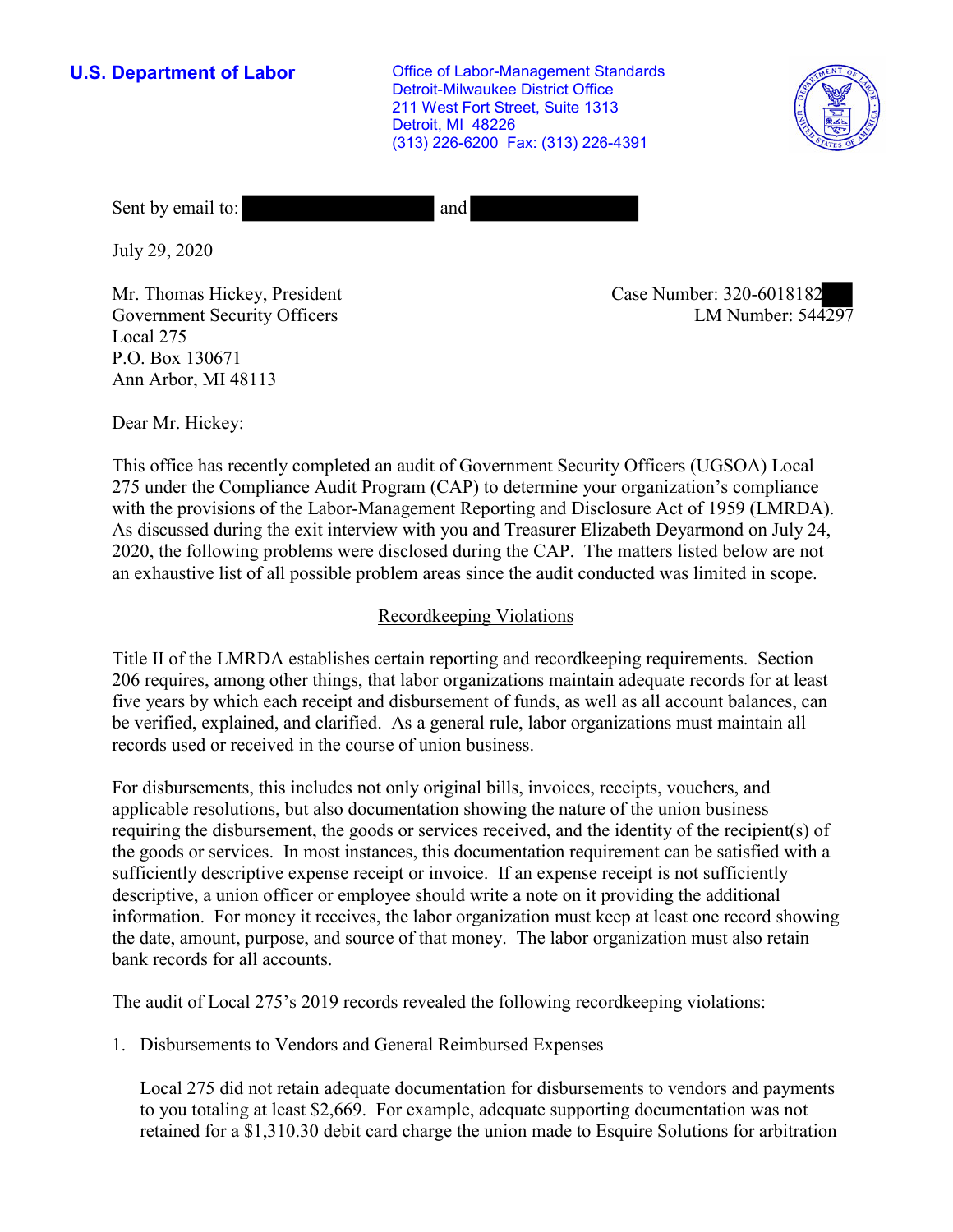expenses. In support of this expense, Local 275 only retained a bank statement and meeting minutes, which are not sufficient. As other examples, adequate supporting documentation was not retained for \$44.04 reimbursement to you for a meal expense you incurred while traveling on union business. In support of this expense, Local 275 only retained an expense voucher, which is not sufficient.

As noted above, labor organizations must retain original receipts, bills, and vouchers for all disbursements. Itemized receipts provided by restaurants to officers and employees must be retained. These itemized receipts are necessary to determine if such disbursements are for union business purposes and to sufficiently fulfill the recordkeeping requirement of LMRDA Section 206. Records of meal expenses must include written explanations of the union business conducted and the full names and titles of all persons who incurred the restaurant charges. Also, the records retained must identify the names of the restaurants where the officers or employees incurred meal expenses. The president and treasurer (or corresponding principal officers) of your union, who are required to sign your union's LM report, are responsible for properly maintaining union records.

2. Reimbursed Auto Expenses

You and member received reimbursement for the business use of your personal vehicles but did not retain adequate documentation to support payments to yourself and totaling at least \$116 during audit period. Mileage reimbursements for you and were claimed on expense vouchers that identified the number of miles driven and mileage reimbursement rate; however, many of the vouchers were not sufficient because they failed to adequately identify the locations traveled to and from, the date the mileage was incuned, and/or the union business conducted. The union must maintain records which identify the dates of travel, locations traveled to and from, and number of miles driven. The record must also show the business purpose of each use of a personal vehicle for business travel by an officer or employee who was reimbursed for mileage expenses.

# 3. Lost Wages/Travel Time

Lost Wages/Travel Time<br>Local 275 did not retain adequate documentation for lost wage and travel time<br>reimburgement parments to you. Ms. Devermend, and Local 275 did not retain adequate documentation for lost wage and travel time<br>reimbursement payments to you, Ms. Deyarmond, and<br>totaling at least \$1,936 during the audit year. The union must maintain records in support of lost wage and travel time claims that identify each date lost wages or travel time were incurred, the number of hours lost or travelled on each date, the applicable rate of pay, and a description of the specific union business conducted. The audit found that the union retained vouchers for lost wage and travel time reimbursements, but in some instances the vouchers were not sufficient because you, Ms. Deyarmond, and-- did not always identify that date the lost wages and/or travel time were incurred or adequately describe the union business conducted.

Following the exit interview, I emailed you a compliance tip sheet, *Union Lost Time Payments*, that contained a sample of an expense voucher Local 275 may use to satisfy this requirement. The sample identifies the type of information and documentation that the local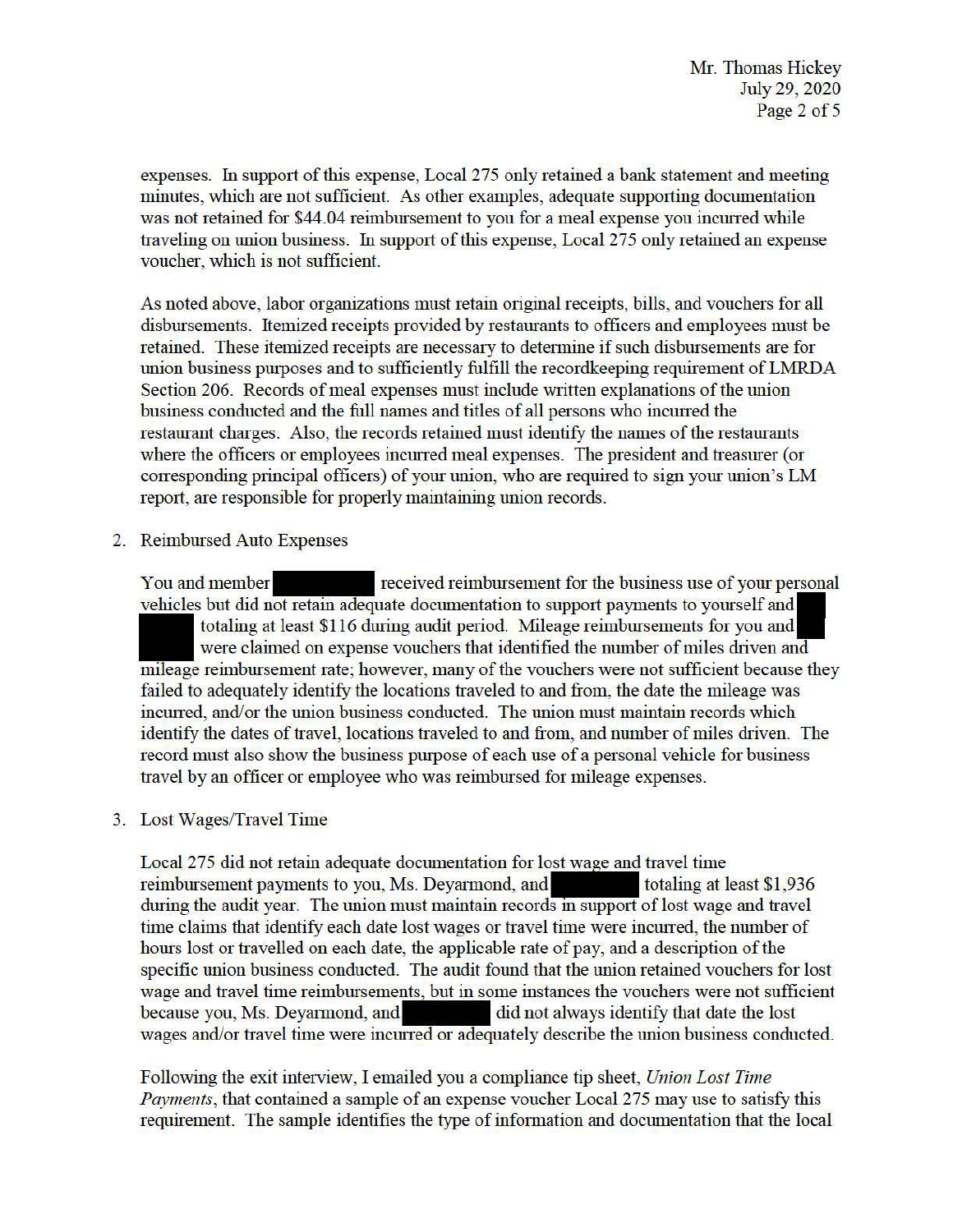must maintain for lost wages and other officer expenses.

Based on your assurance that Local 275 will retain adequate documentation in the future, OLMS will take no further enforcement action at this time regarding the above violations.

### Reporting Violations

The audit disclosed a violation of LMRDA Section 201(b), which requires labor organizations to file annual financial reports accurately disclosing their financial condition and operations. The Labor Organization Annual Report (Form LM-3) filed by Local 275 for the fiscal year ended June 30, 2019, was deficient in the following areas:

### 1. Disbursements to Officers

Local 275 did not include disbursements to you and Ms. Deyarmond totaling at least \$1,870 in the amounts reported in Item 24 (All Officers and Disbursements to Officers), Column D (Gross Salary). Local 275's disbursements records indicate that you and Ms. Deyarmond received gross salary (including lost wages and travel time) of \$1,870; however, the total amount reported in Column D of Item 24 for you and Ms. Deyarmond was \$0. It appears the union erroneously reported the gross salary (including lost wages and travel time) paid to Ms. Deyarmond in Column E (Allowances and Other Disbursements), rather than in Column D; additionally, the union may have erroneously included your gross salary (including lost wages and travel time) in the amount it reported in Column E for Ms. Deyarmond.

Additionally, Local 275 over reported reimbursements it made to Ms. Deyarmond and Vice President Smith North IV and did not include reimbursements it made to you in the amounts reported in Item 24, Column E. Local 275's disbursements records indicate that Ms. Deyarmond and Mr. North IV received no reimbursed expenses; however, the total amount reported in Column E of Item 24 for Ms. Deyarmond and Mr. North IV was \$2,779. Local 275's disbursement records indicate that you received reimbursed expenses totaling \$435; however, the total amount reported in Column E of Item 24 for you was \$0. Aside from the errors noted in the previous paragraph, it's not clear what else contributed to these reporting errors.

Local 275 must report in Column D of Item 24 gross salaries (before tax withholdings and other payroll deductions) of union officers, including disbursements for lost wages and travel time. Local 275 must report in Column E of Item 24 direct disbursements to officers for reimbursement of expenses they incurred while conducting union business. In addition, the union must report in Column E of Item 24 indirect disbursements made to another party (such as a credit card company) for business expenses union personnel incur. However, indirect disbursements for temporary lodging (such as a union check issued to a hotel) or for transportation by a public carrier (such as an airline) for an officer traveling on union business should be reported in Item 48.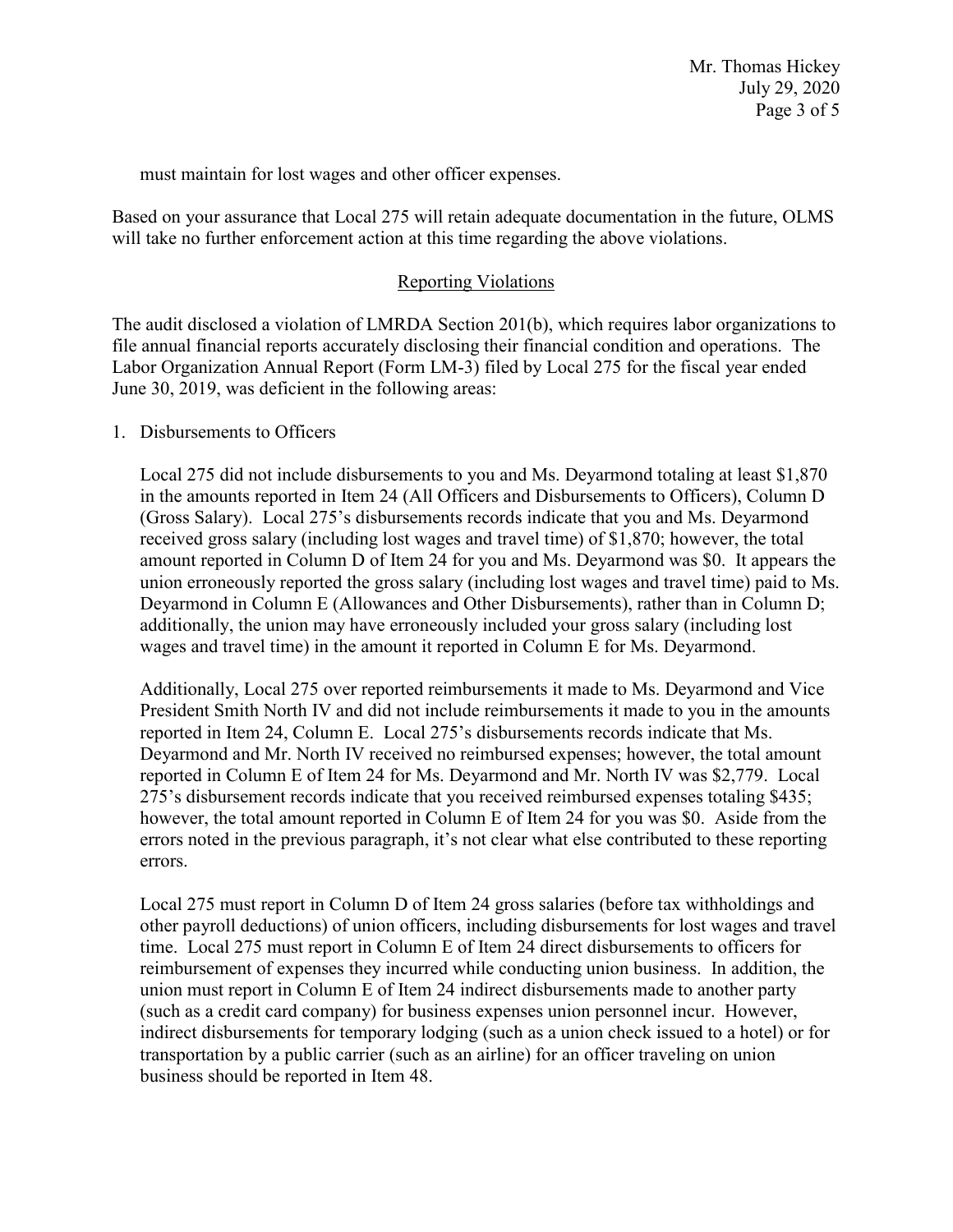Mr. Thomas Hickey July 29, 2020 Page 4 of 5

2. Failure to File Bylaws

The audit disclosed a violation of LMRDA Section 201(a), which requires that a union submit a copy of its revised constitution and bylaws with its LM report when it makes changes to its constitution or bylaws. Local 275 amended its constitution and bylaws in 2015, but did not file a copy with its LM report for that year. Local 275 has now filed a copy of its 2015 constitution and bylaws.

I am not requiring that Local 275 file an amended LM report for 2019 to correct the deficient items, but Local 275 has agreed to properly report the deficient items on all future reports it files with OLMS.

#### Other Issue

Travel Time Reimbursement Policy

Local 275 disbursed funds totaling at least \$96 to officers for the reimbursement of "travel time" during the audit year. Travel time is paid by Local 275 for time spent traveling to and from locations to conduct union business and is paid in addition to mileage. During the opening interview, you and Ms. Deyarmond indicated that union travel time is paid in accordance with Local 275's collective bargaining agreement with its employer; however, a review of the agreement revealed that the "travel time" provision in it only applies to employer paid travel time for employees that are required to work more than 50 miles (one-way travel) from their regular work-site. Local 275 does not have documentation that clearly identifies its own travel time expense policy.

To ensure compliance with the LMRDA and to safeguard union assets by promoting transparency and accountability, labor organizations should establish best practices for administering travel time payments. OLMS recommends that unions (1) adopt clear policies and procedures for making travel time or similar payments and (2) use vouchers that require detailed information to support travel time payments. These practices will allow the union to properly report travel time payments on the Labor Organization Annual Report Form LM-3.

OLMS recommends that union policies and procedures for travel time be reduced to writing and added to your union's bylaws or discussed at an executive board or membership meeting where they can be supported by entries in the meeting minutes. Once established, it is important that your union consistently follow its procedures for handling payments for travel time. You may want to have your union's trustees or auditors compare the steps taken to pay travel time with the union's policies to make sure that all required procedures are being followed.